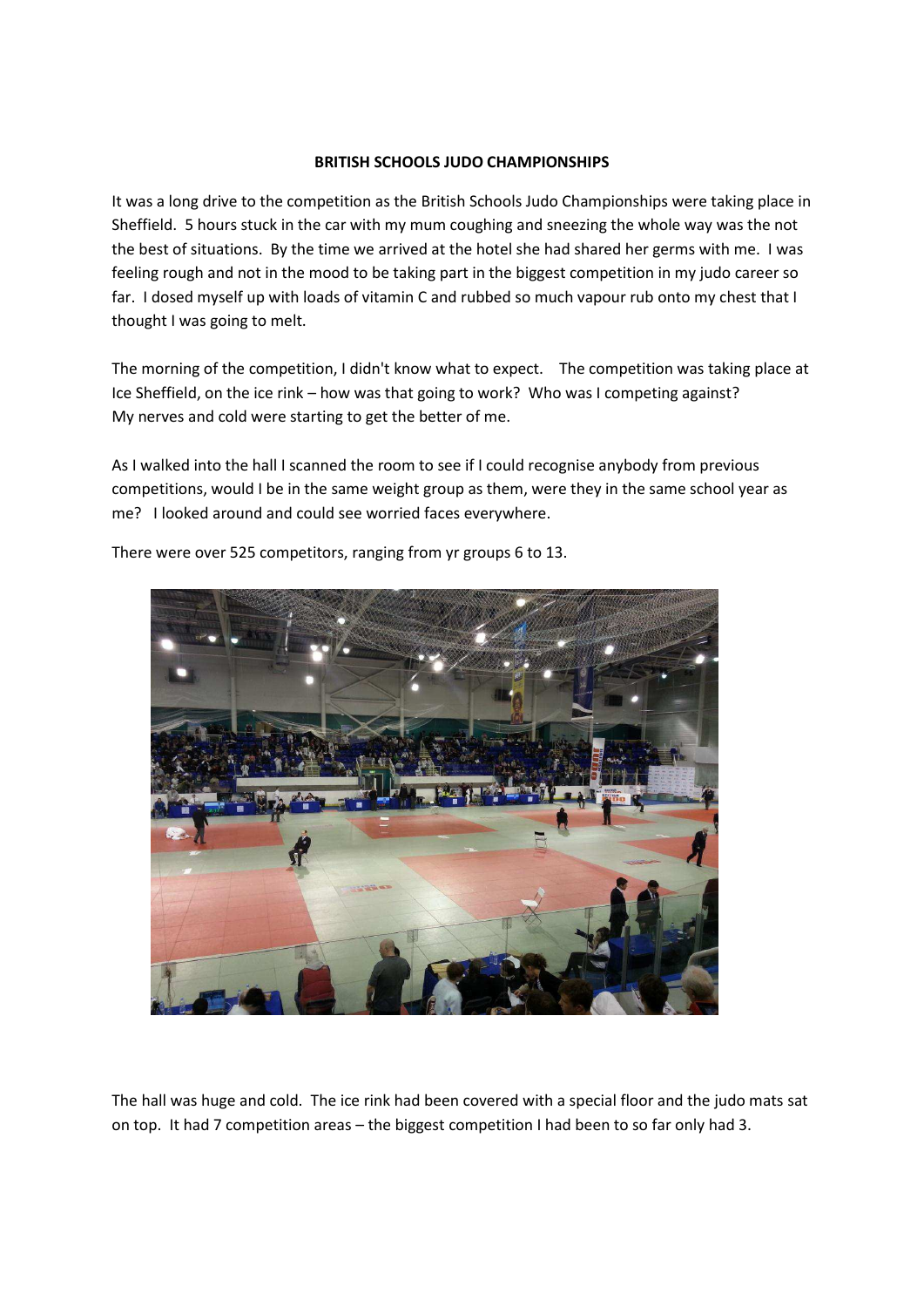I weighed in at 10am – happy with my weight group I decided to have some breakfast – maybe this would help to settle my nerves. The morning crawled by, my friends fought but I had to wait...and wait. I watched as my friend Arek battled his way through to a bronze medal. He had forgotten to bring his competition belts – you need a blue and a white belt to compete. He told me that he had rubbed some luck onto my belts....I was hoping this was true.

Eventually I was allowed into the warm up area. This reminded me of an airport departure lounge. I had to watch for my name and mat number on the large monitors. Then I heard the announcement, "Max Gregory representing Plymstock School to mat 5". It was time for me to start fighting.

As I stood waiting to go on I could see my first opponent. He was about 3 inches taller than me and a higher grade. The adrenalin started to kick in, making me forget about my runny nose and cough. We bowed on. After 35 seconds of competing for a dominant grip and position I moved in for a forward throw which offset by opponent's balance and enabled me to continue my attack with a successful backward throw a waza-ari (half score) was called, I transitioned straight away into a groundwork hold. I successfully pinned my opponent for a further 15 seconds to win by Ippon (full score). This win helped to steady my nerves.

Later I had my opportunity to fight for gold. The boy I had to fight looked big and strong, I knew this was going to be a tough fight. After a drawn out contest with both myself and opponent attacking and counter attacking a penalty was given against me for a minor breach of the rules although this is very common; as the clock was running down I knew that unless I came up with something quick my opponent would win because of this. With only 15 seconds remaining I somehow drew the strength to throw him resulting in an ippon which called an end to the fight. I had won!